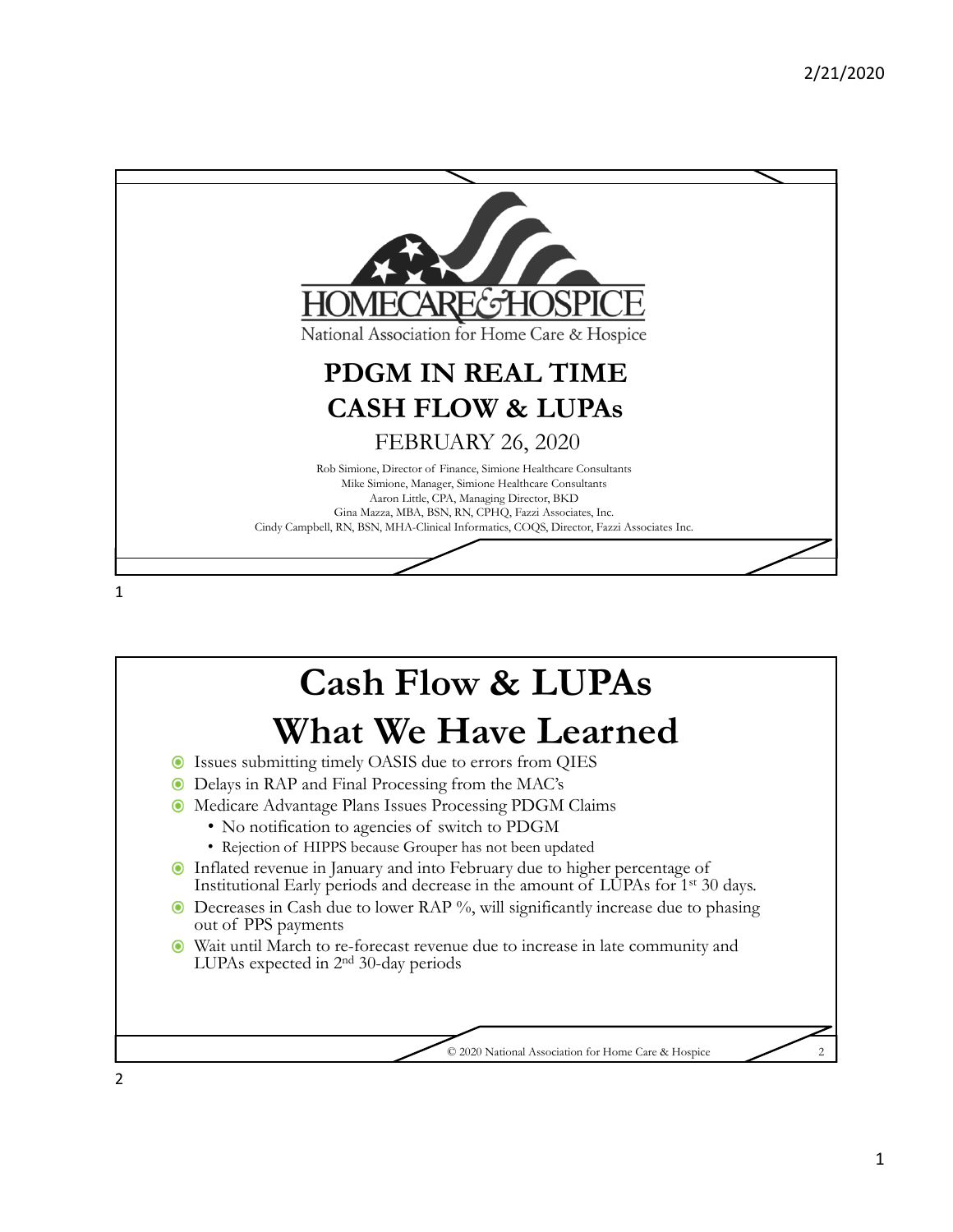

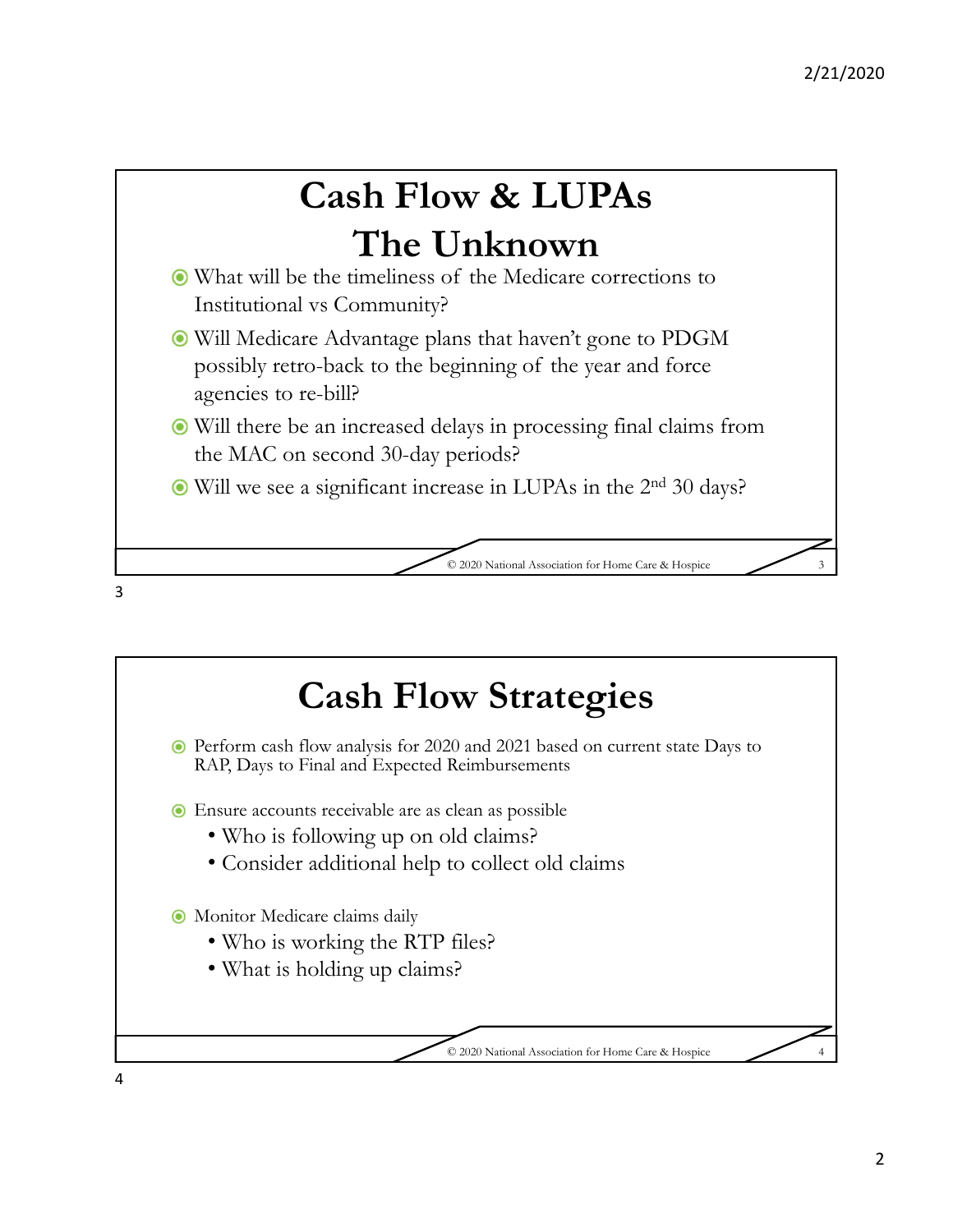

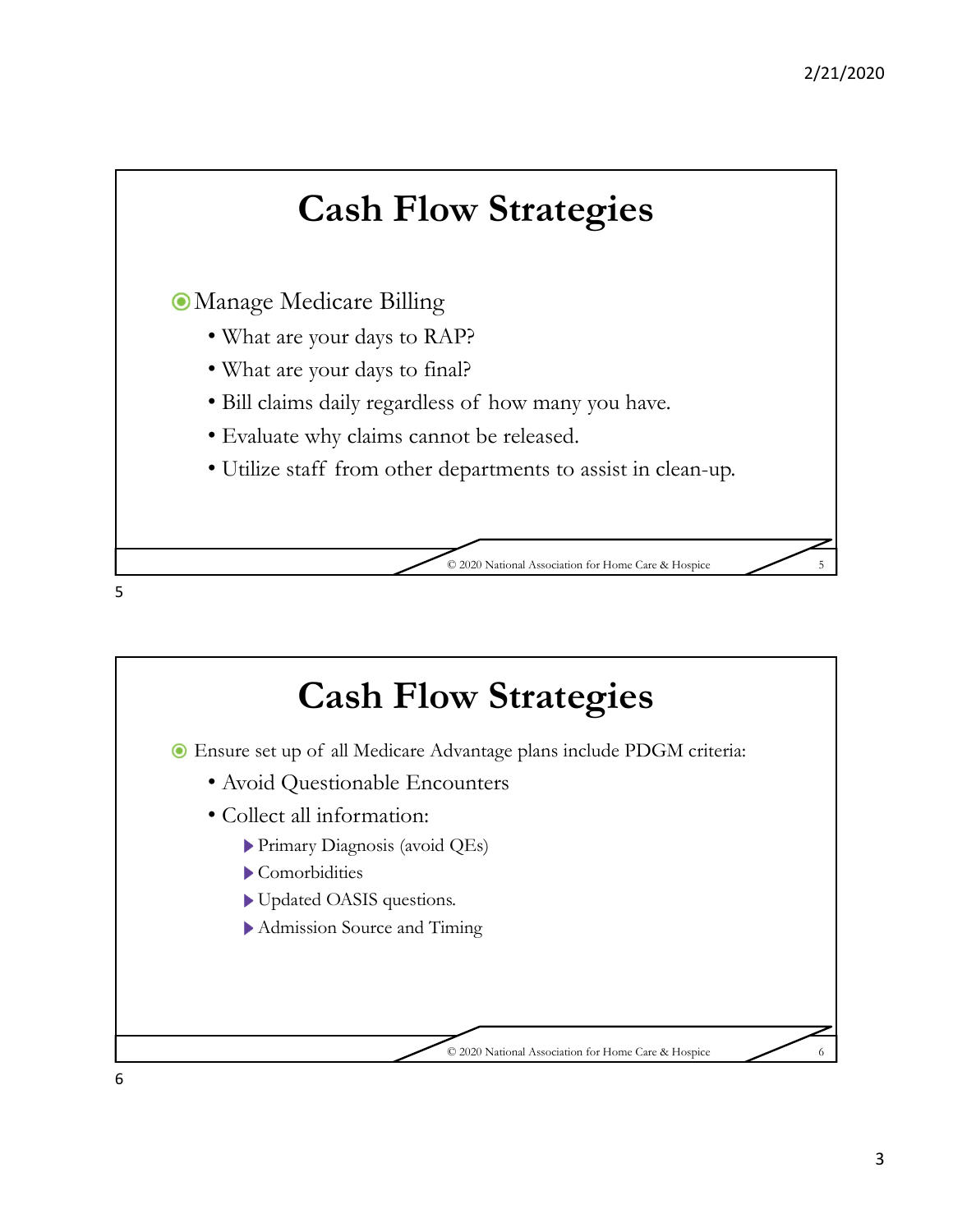

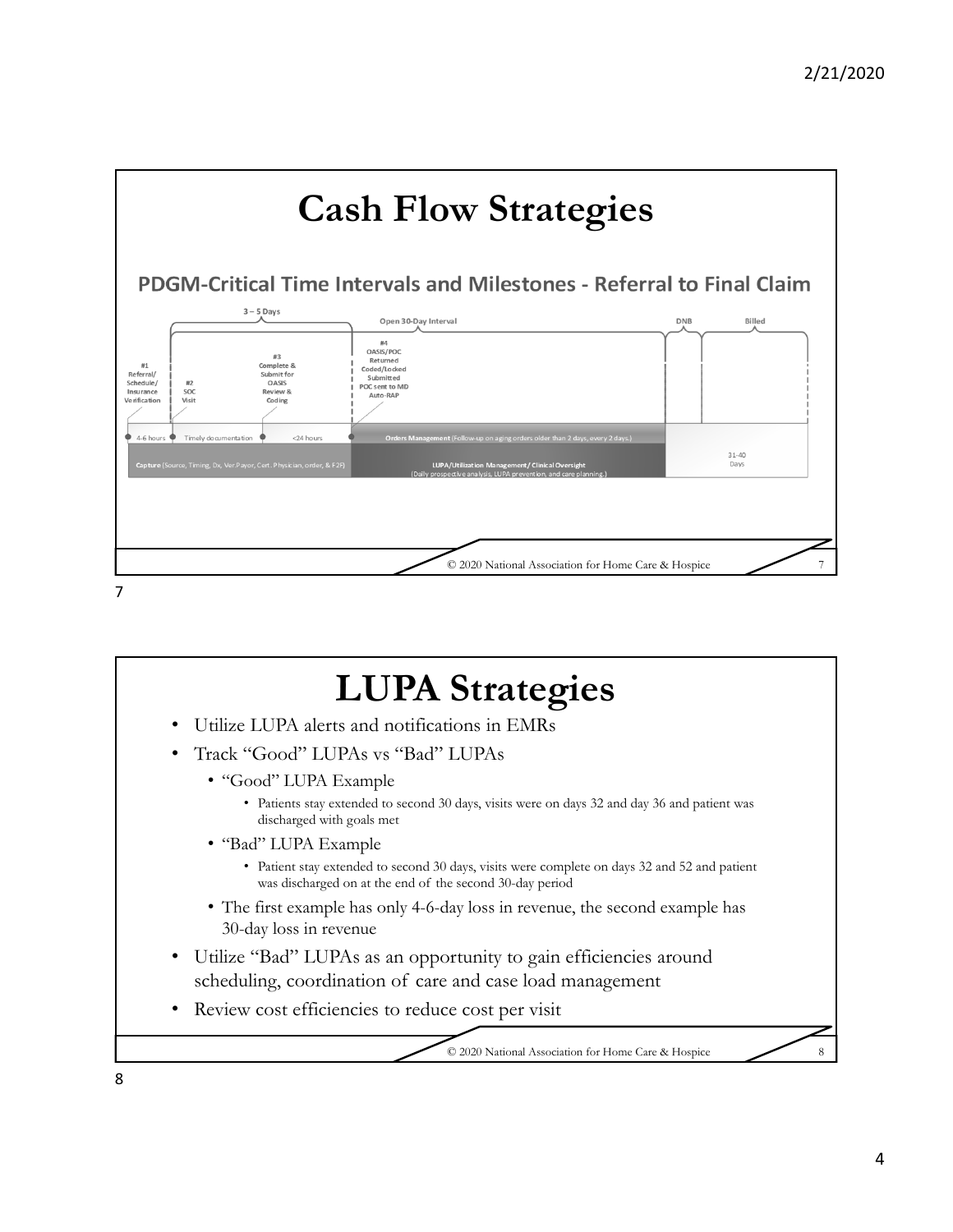

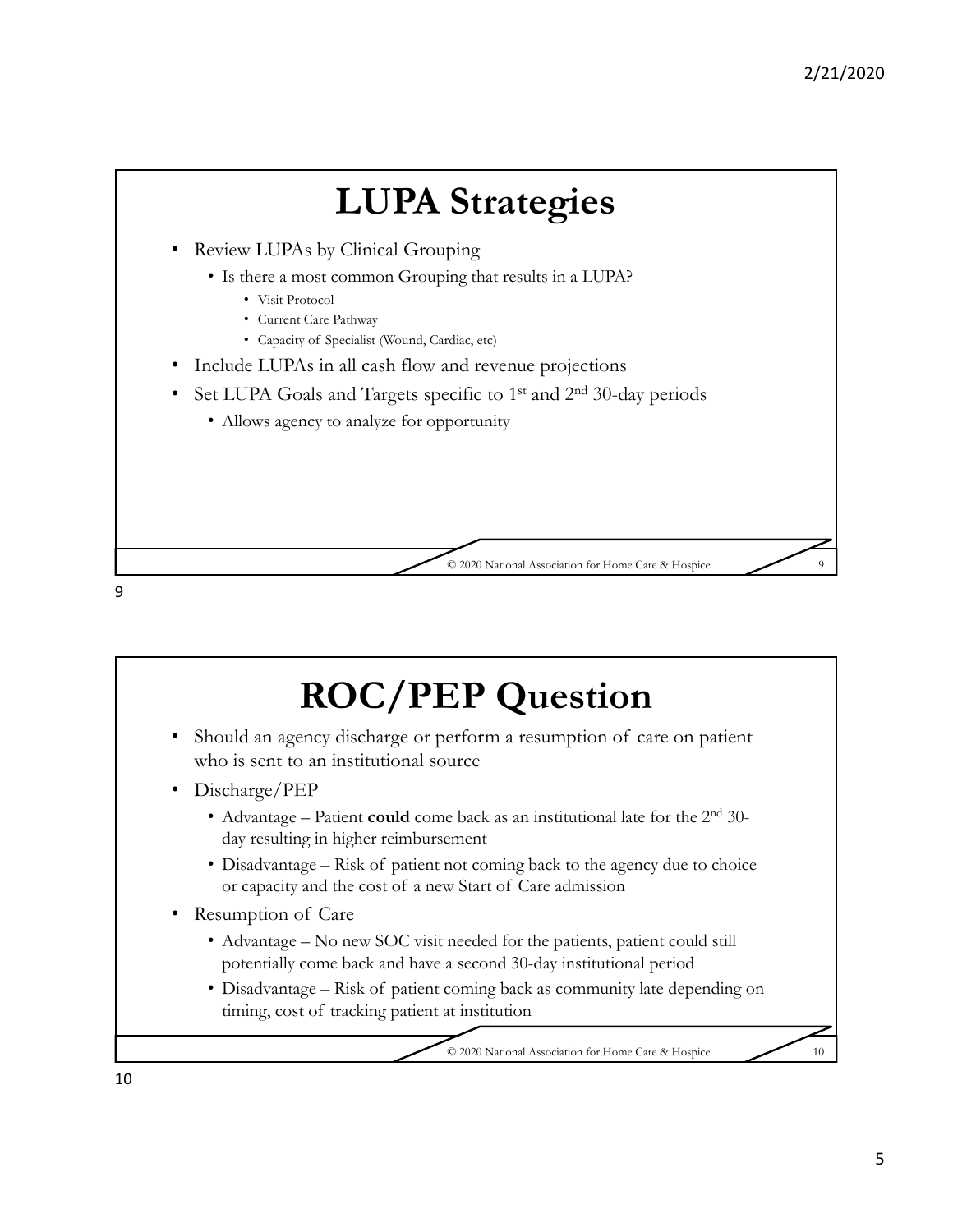

**Upcoming PDGM In Real Time Webinars Therapy in PDGM**  March 4 at 1:00 pm ET **Clinical Management of Patient Episode** March 11, 2020 at 1:00 pm ET **Data Analytics** March 18 at 1:00 pm ET © 2020 National Association for Home Care & Hospice 12